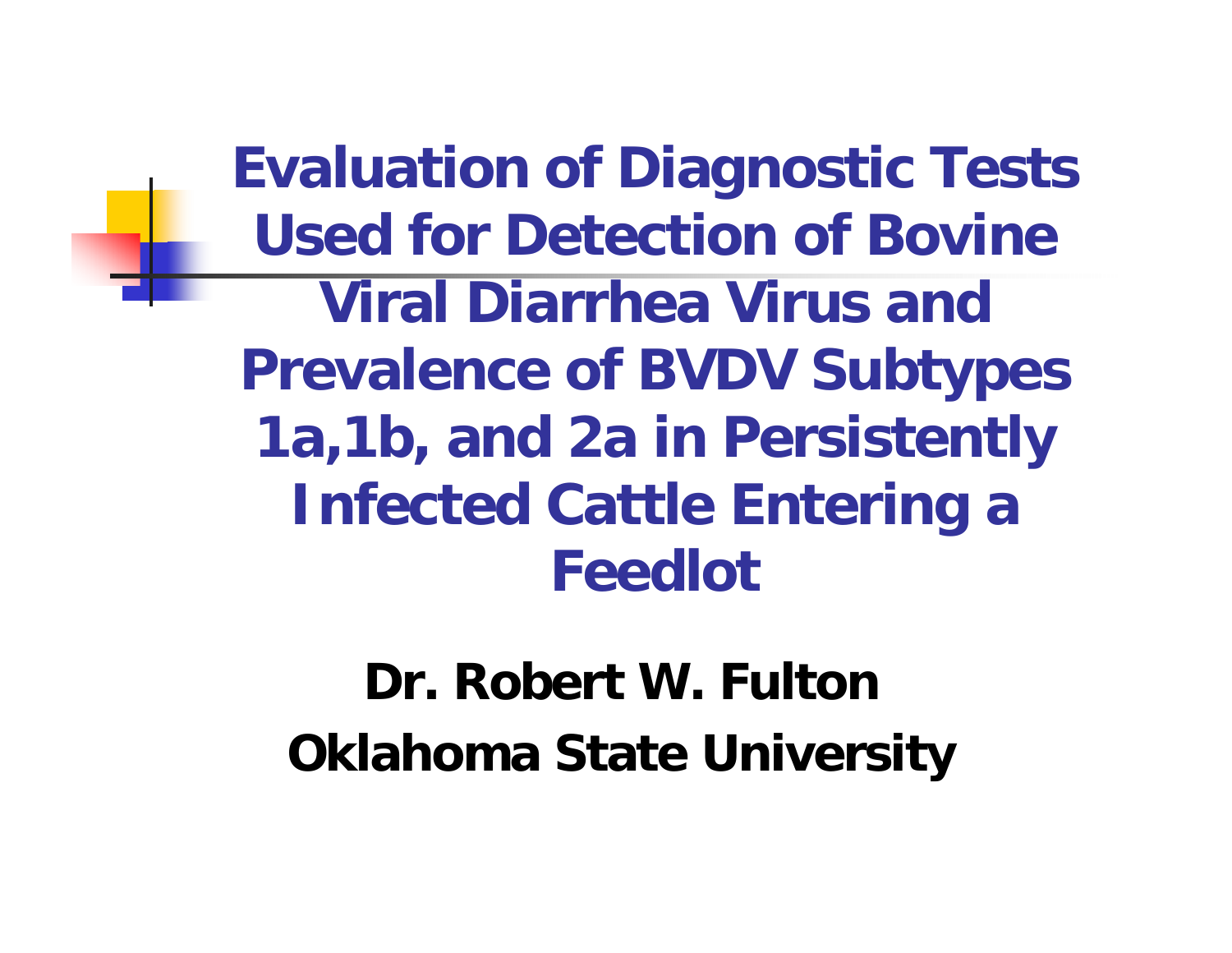# **Project Support**

- **Grant from The Noble Foundation, Ardmore, Oklahoma (NF)**
	- **Drs. A. Confer and R. Fulton, Project Directors**
- **E** Collaboration
	- **Agricultural Division (NF)**
	- **Dr. Billy Cook (NF)**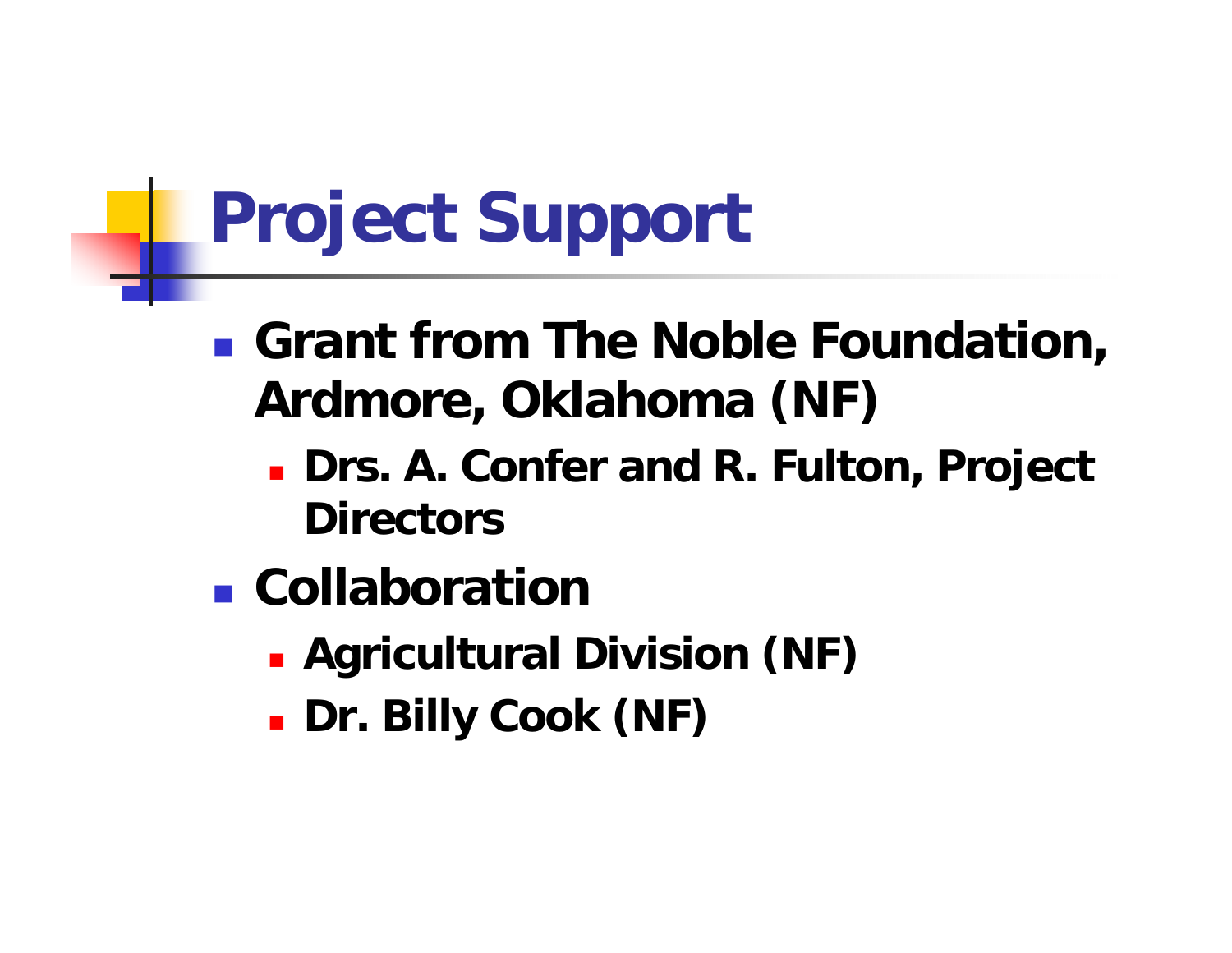### **Publication of Study Results**

**Journal of American Veterinary Medical Association , February 15, 2006**

**" Evaluation of Diagnostic Tests used for the Detection of Bovine Viral Diarrhea Virus and Prevalence of BVDV subtypes 1a,1b,and 2a in Persistently Infected Cattle Entering a Feedlot"**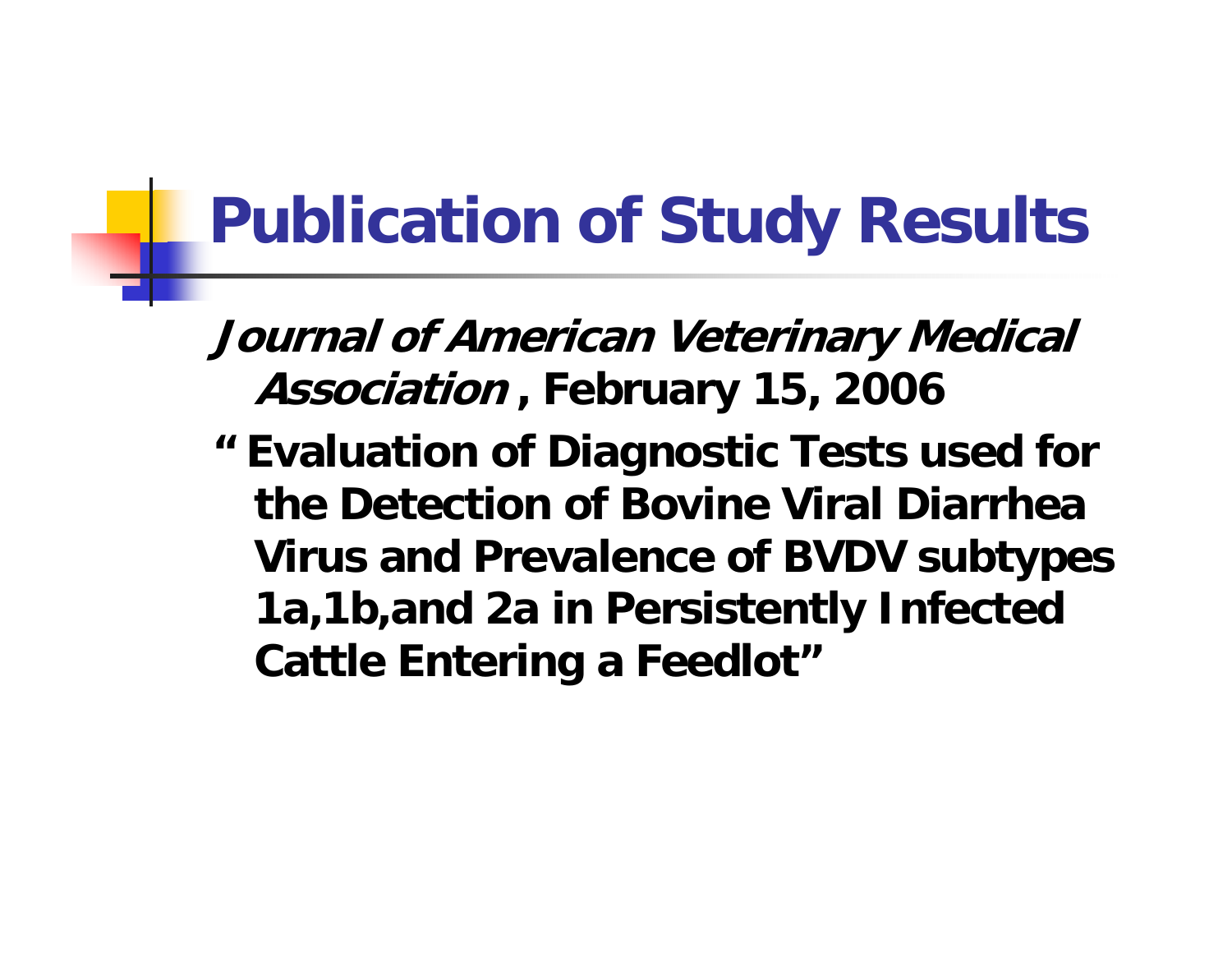# **Investigators**

- **Bill Hessman, DVM , Sublette,KS**
- **Julia Ridpath, PhD, USDA NADC**
- **Bill Johnson, DVM, OSU OADDL**
- **Jerry Saliki, DVM, PhD, OSU OADDL**
- **Dave Sjeklocha, DVM, Sublette,KS**
- **A.W. Confer, DVM, PhD, OSU VPB**
- **Lurinda Burge, MS, OSU VPB**
- **Mark Payton, PhD, OSU Dept Statistics**
- **Rebecca Funk, OSU VPB**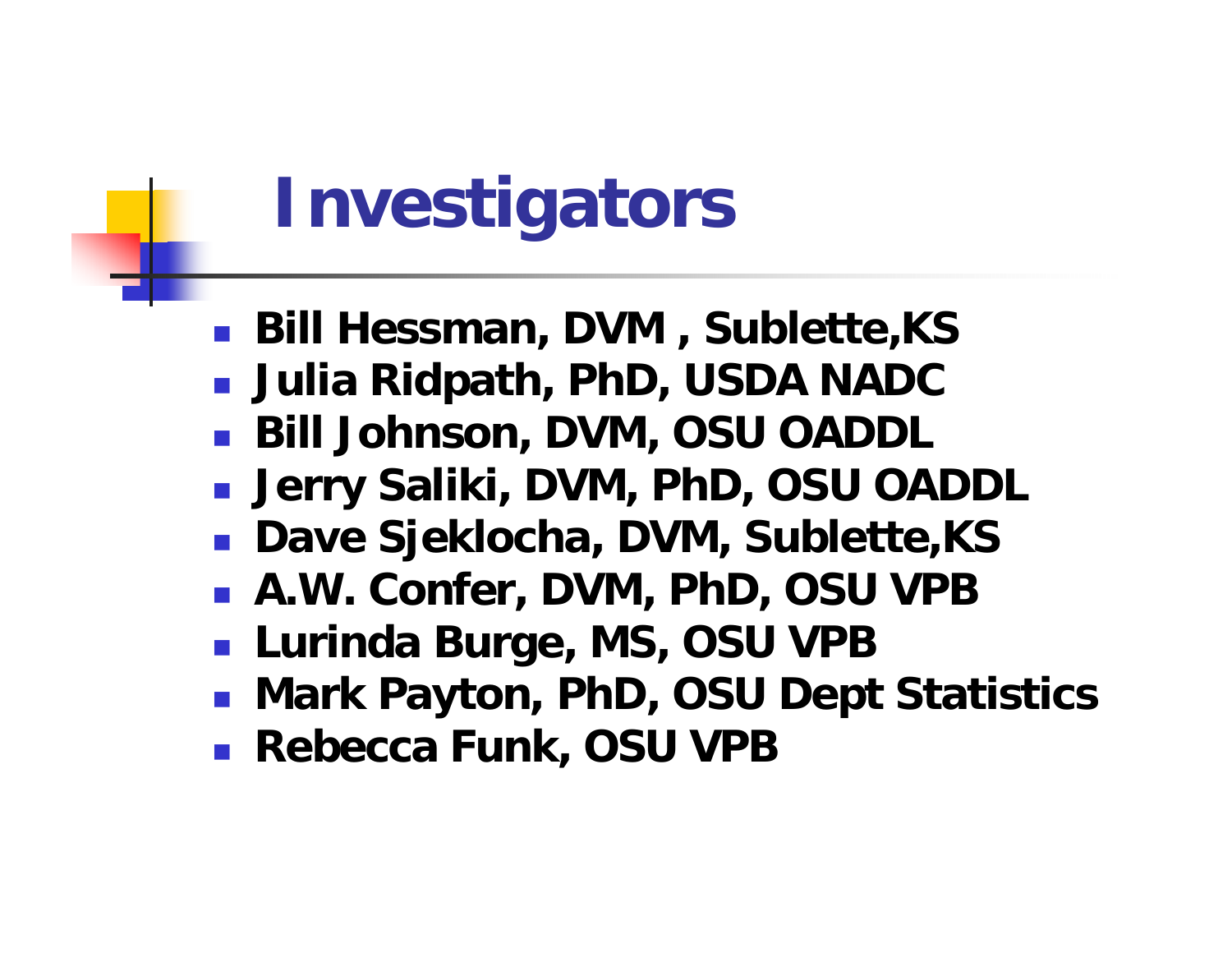### **Materials and Methods**

- **Feedlot collections: July-December 2004**
- **21,743 cattle entering feedlot**
- **Initial collection: Fresh ear notch in PBS**
- **Initial test: Antigen capture ELISA (ACE) at veterinary clinic**
- **Subsequent collections for confirmation at OSU CVHS**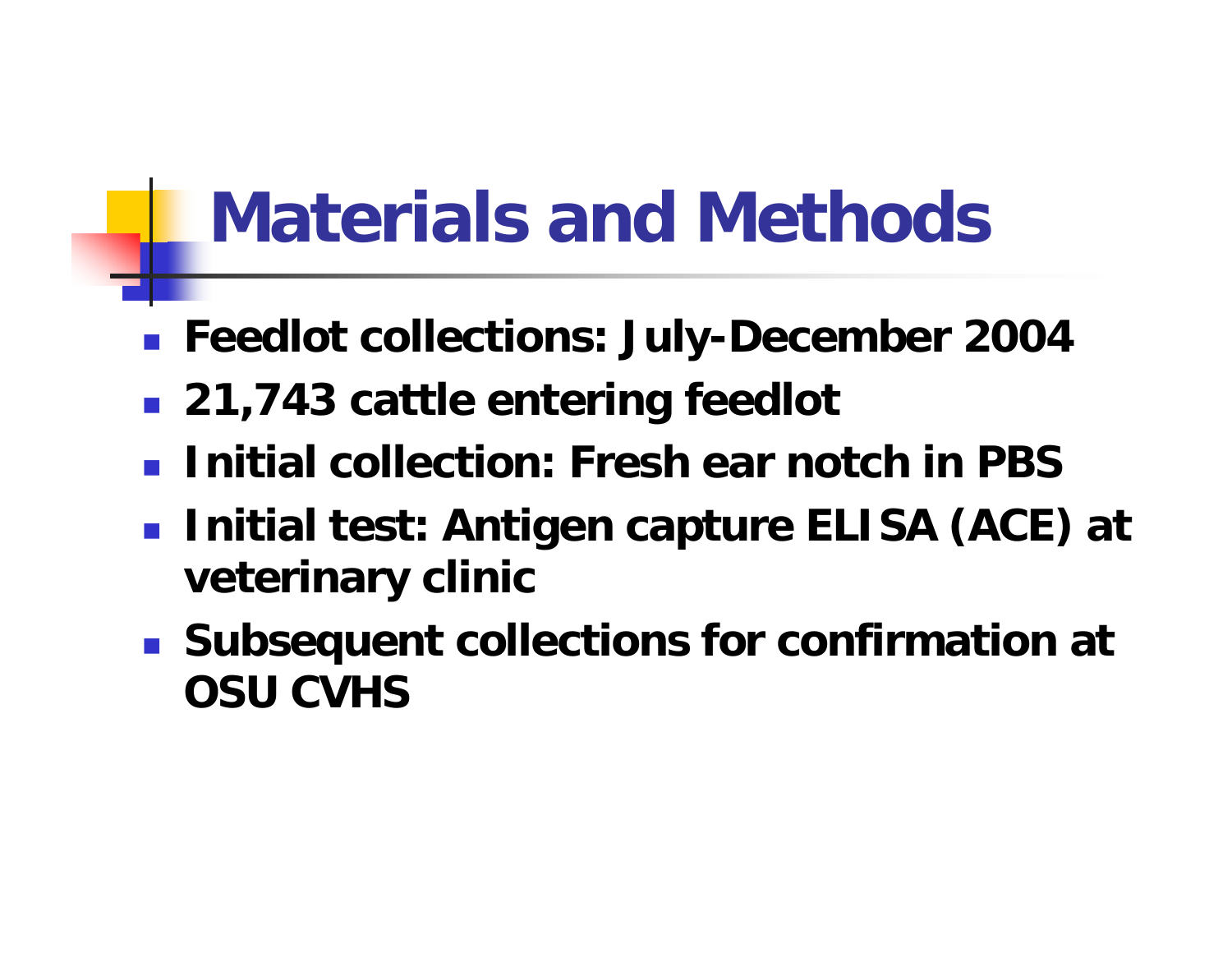**Subsequent collection on ACE positives on initial test**

- **All initial collections of ACE + were repeated: >90% within 48 hours after initial test**
- **Second fresh ear notch in PBS for ACE**
- **Formalin notch for IHC**
- **Serums and nasal swabs for PCR and virus isolation and titration**
- **Subtyping for BVDV 1a,1b,2a,and 2b**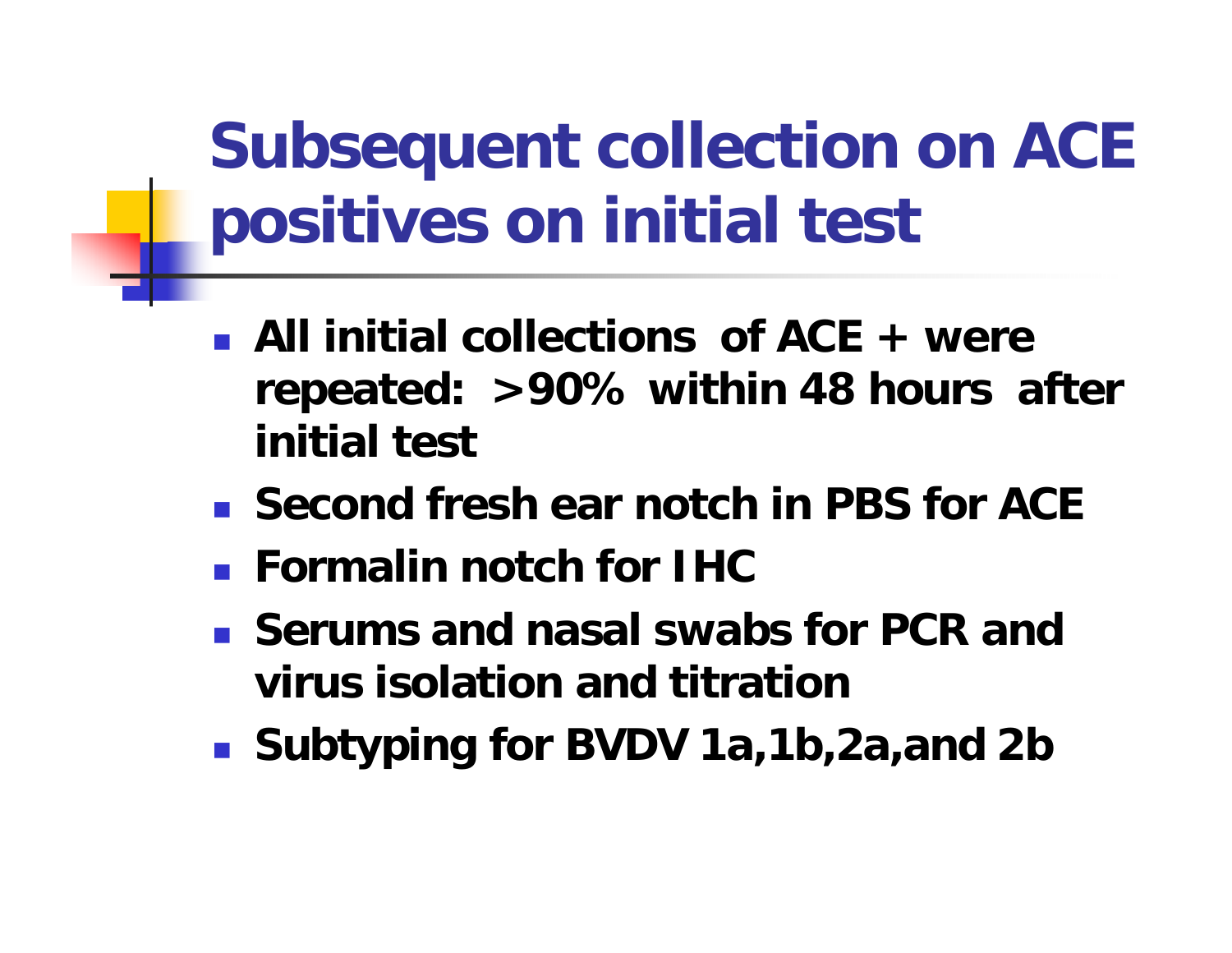# **Results of Second (Confirmatory Testing)**

- **86/88 were ACE positive and 2 were ACE negative , IHC neg, VI neg**
- **86/86 ACE positives also IHC positive**
- **86/86 ACE+ and IHC+= Viral isolation+and PCR + on serum**
- **The two ACE+ on initial test and ACE/IHC/VI negative on second test were potential false positive for PI**

**86 of 21,743 = PI ( 0.4%)**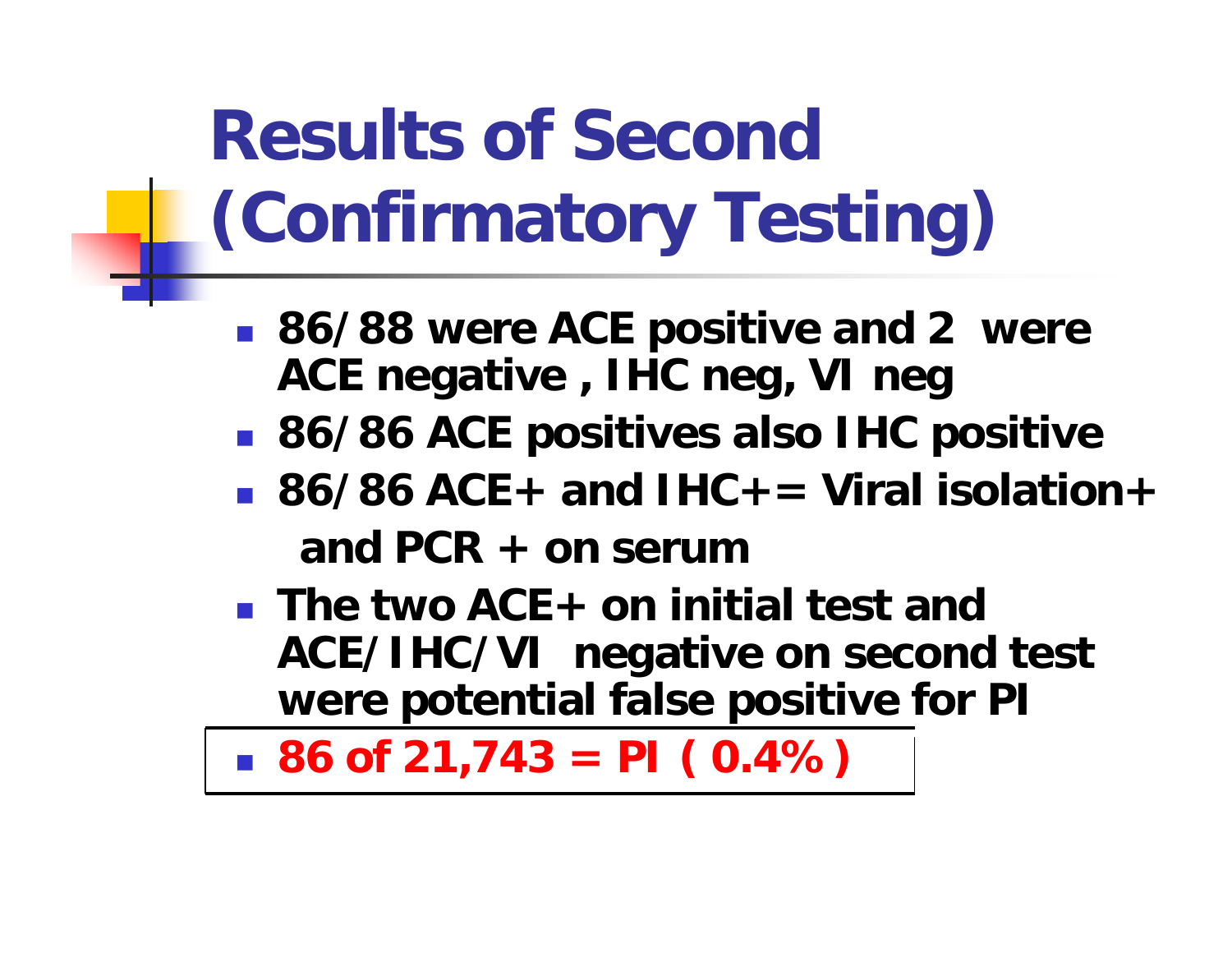

#### **Positive IHC BVDV ear notch from PI calf: OADDL Dr. Bill Johnson: Feedyard Calf**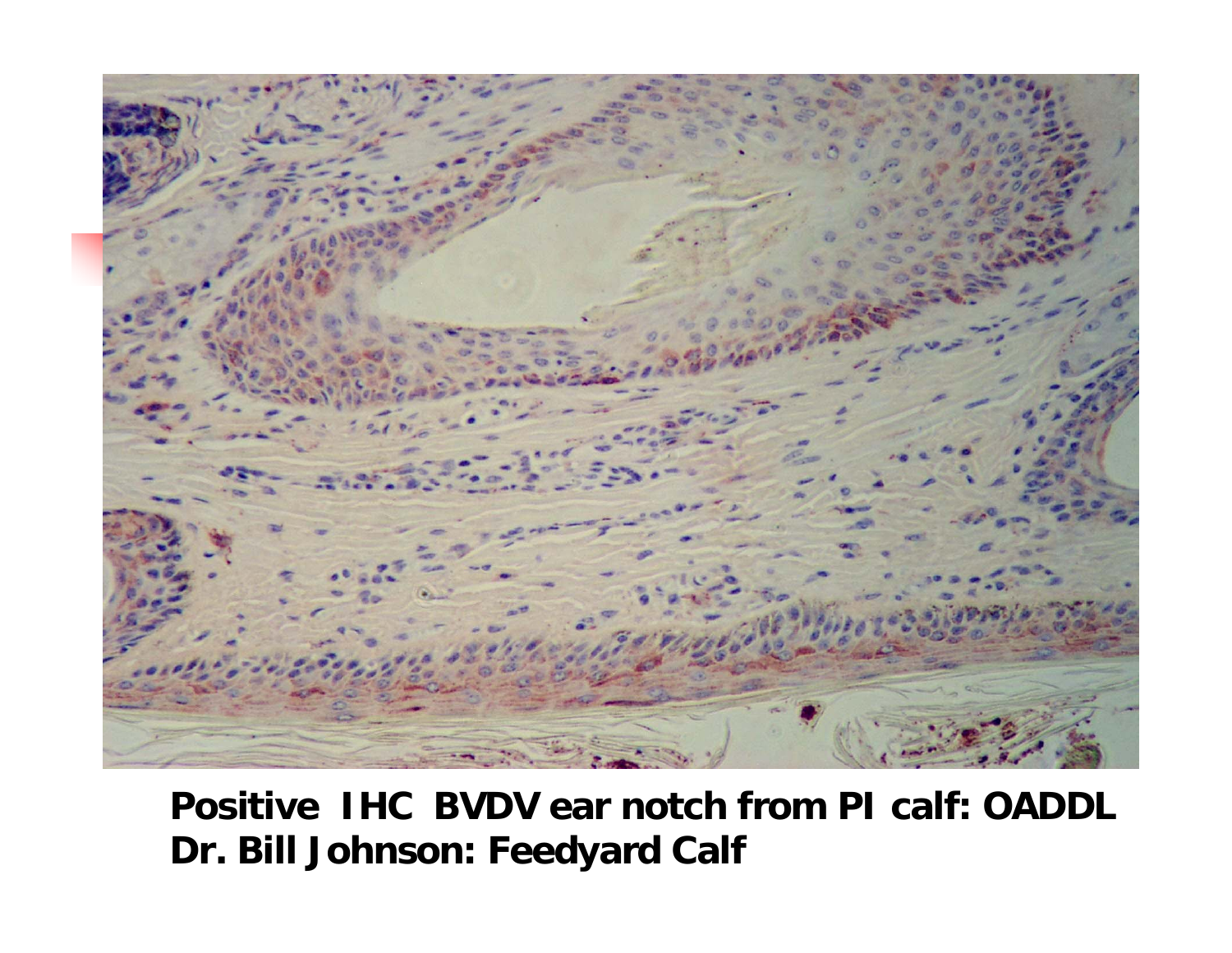**Predictive value of positive ACE test on ear notch at processing**

- **Service Service 86 of 88 initial ACE positive = PI**
- **97.7 % considered as PI using additional tests**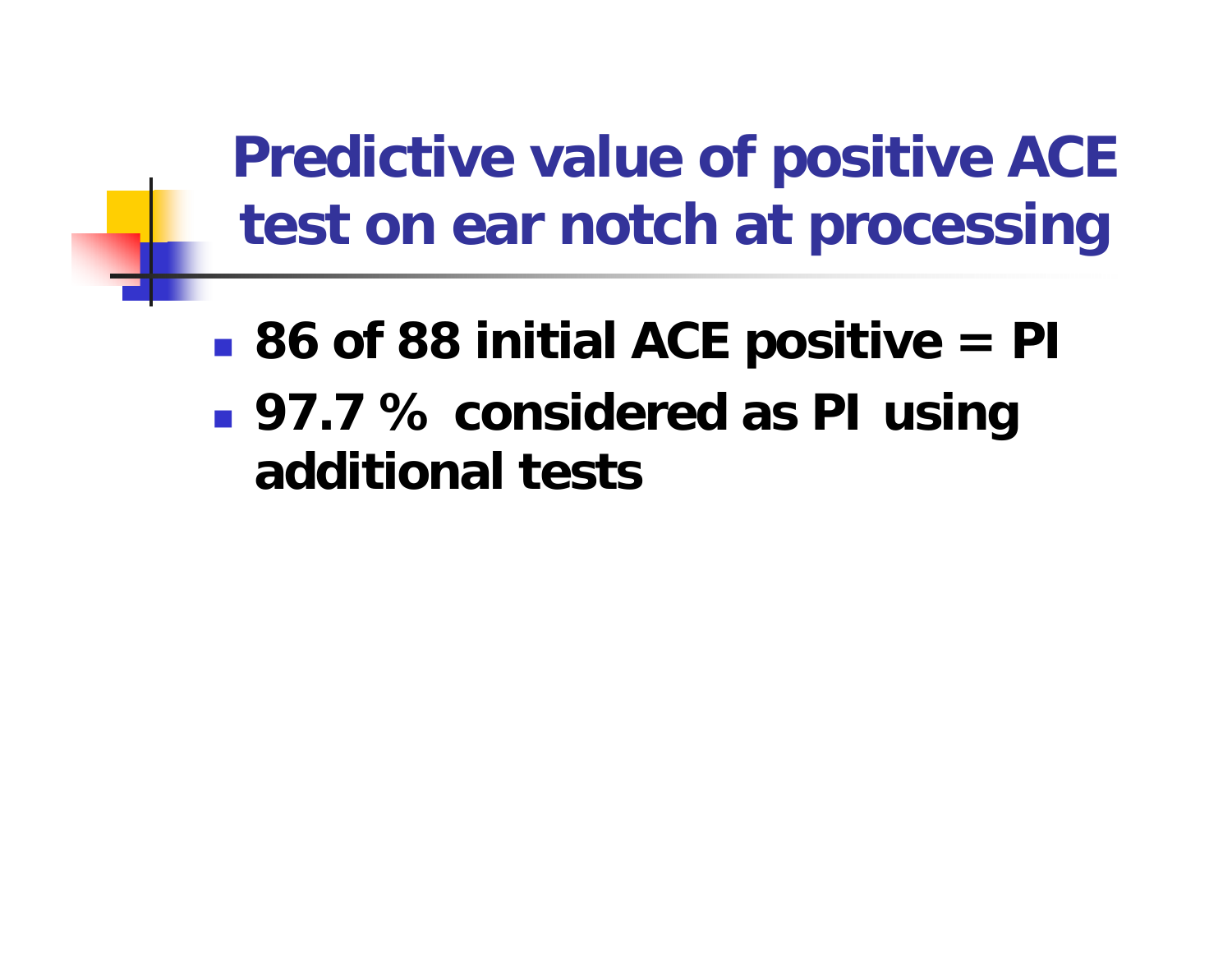#### BVDV Subgenotypes

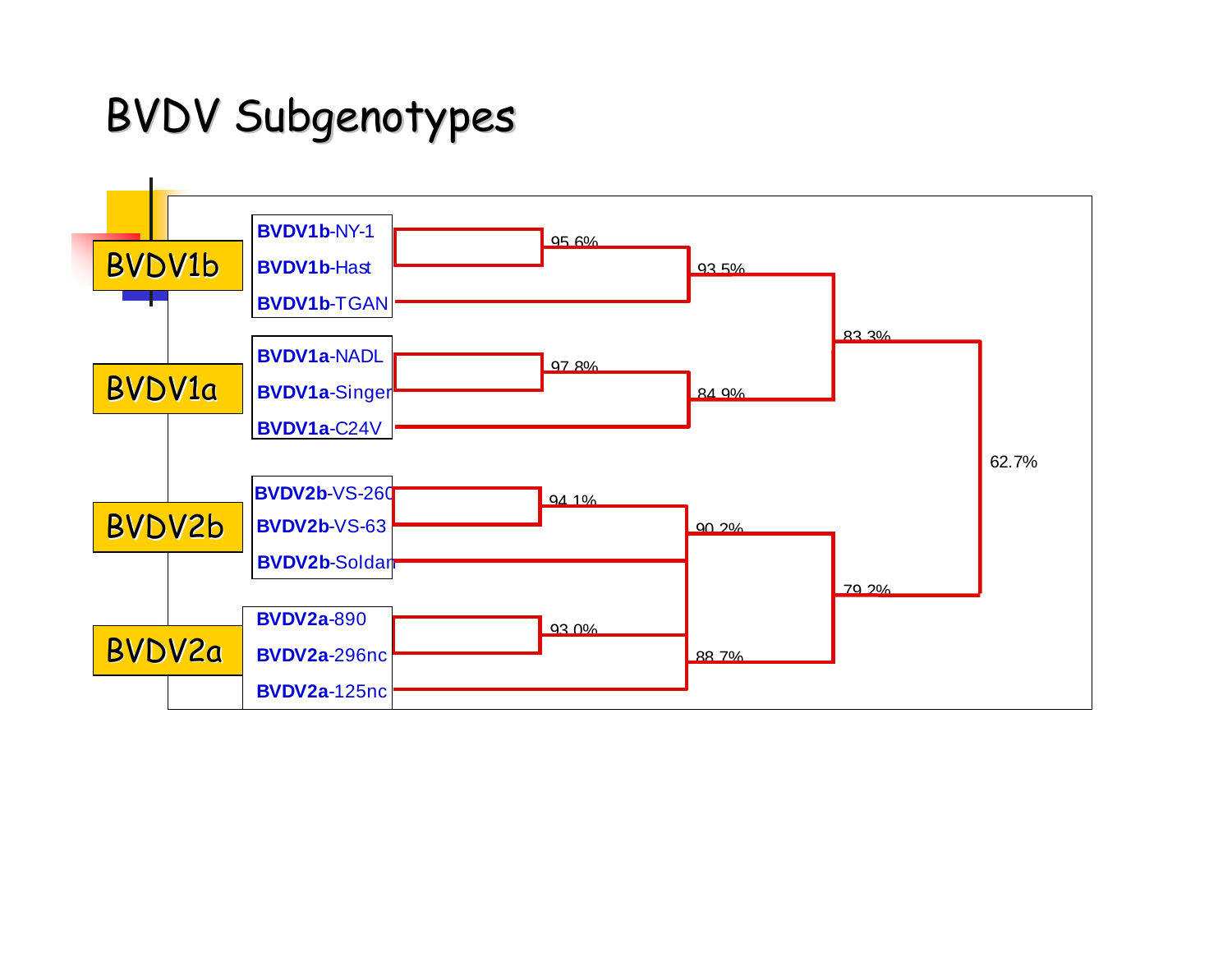### **BVDV subtypes in US vaccines**

- **BVDV1a CP**
- **BVDV1 NCP**
- **BVDV2a CP**
- **BVDV1a NCP**
- **BVDV 1 not specified**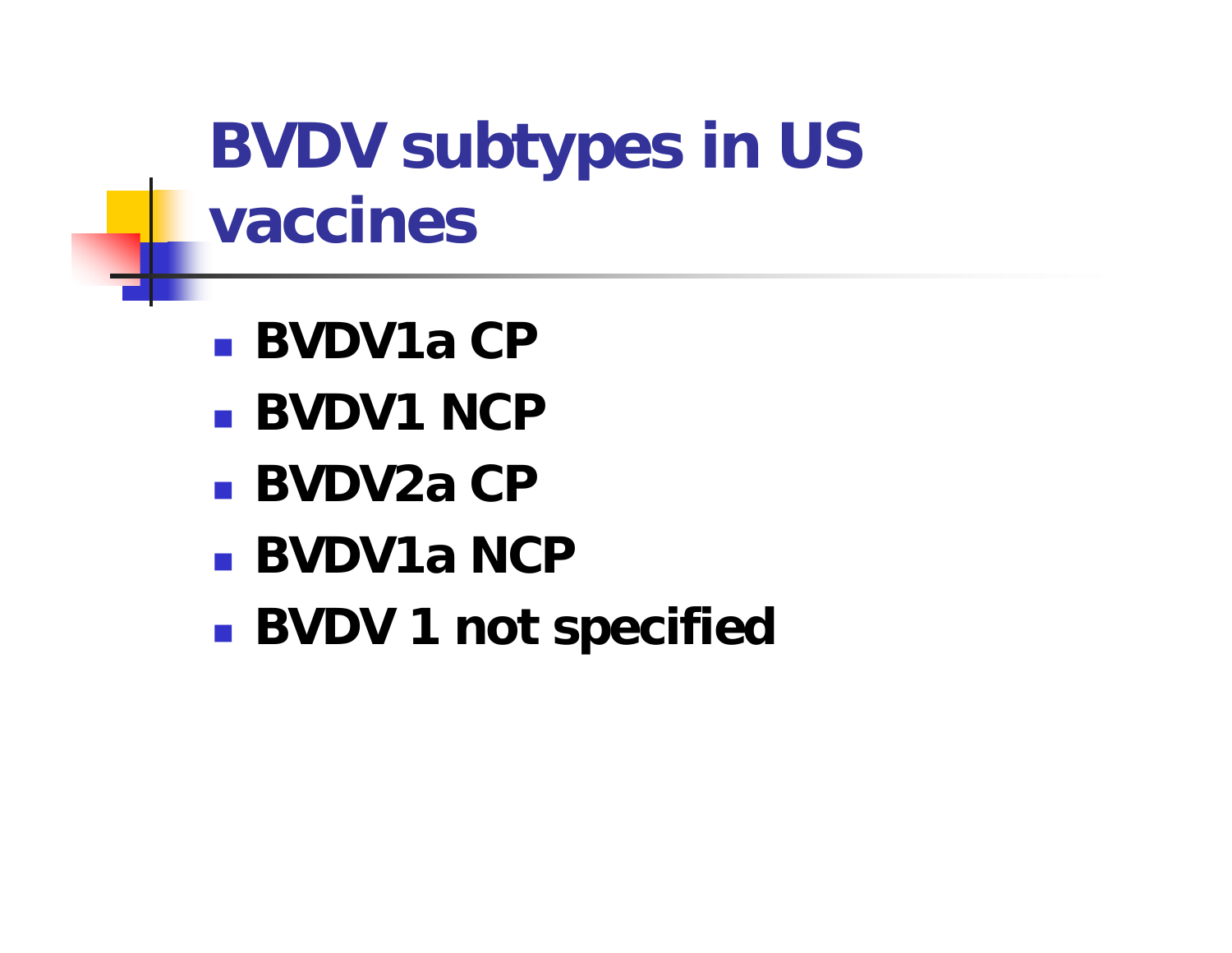**Distribution of BVDV subtypes in diagnostic lab cases**

- **BVDV1a 37/131 (28.2%) BVDV2a 34/131 (26.0%)**
- **BVDV1b 60/131 (45.8%)**

**Veterinary Microbiology (2005), 111,pp 35-40**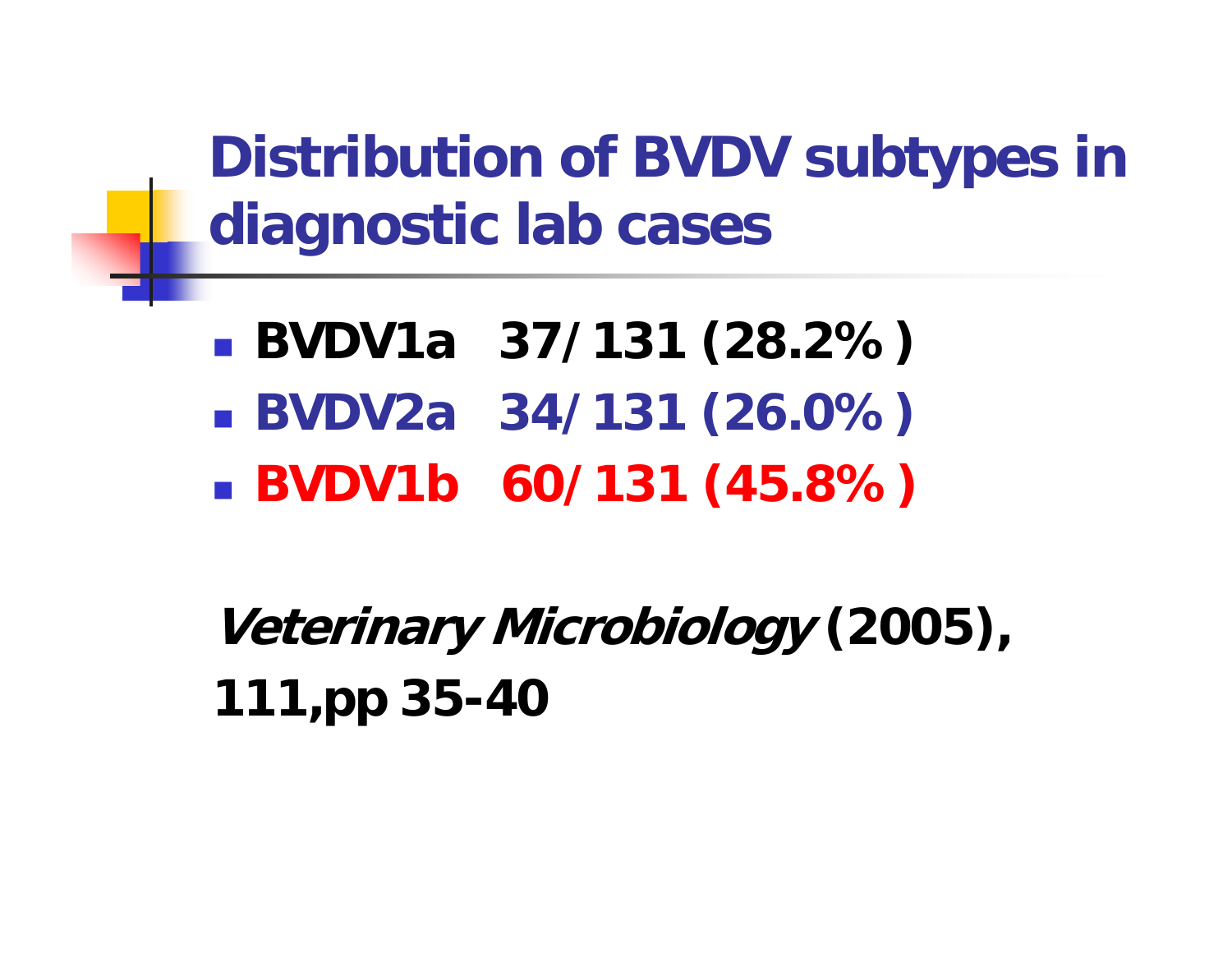**Distribution of BVDV subtypes in PI cattle entering the feedlot : 2004 current study**

 **BVDV 1a: 10/86 (11.6%)**  $\mathbb{R}^2$  **BVDV 2a: 9/86 (10.5%)**  $\mathbb{R}^2$ **BVDV 1b: 67/86 (77.9%)**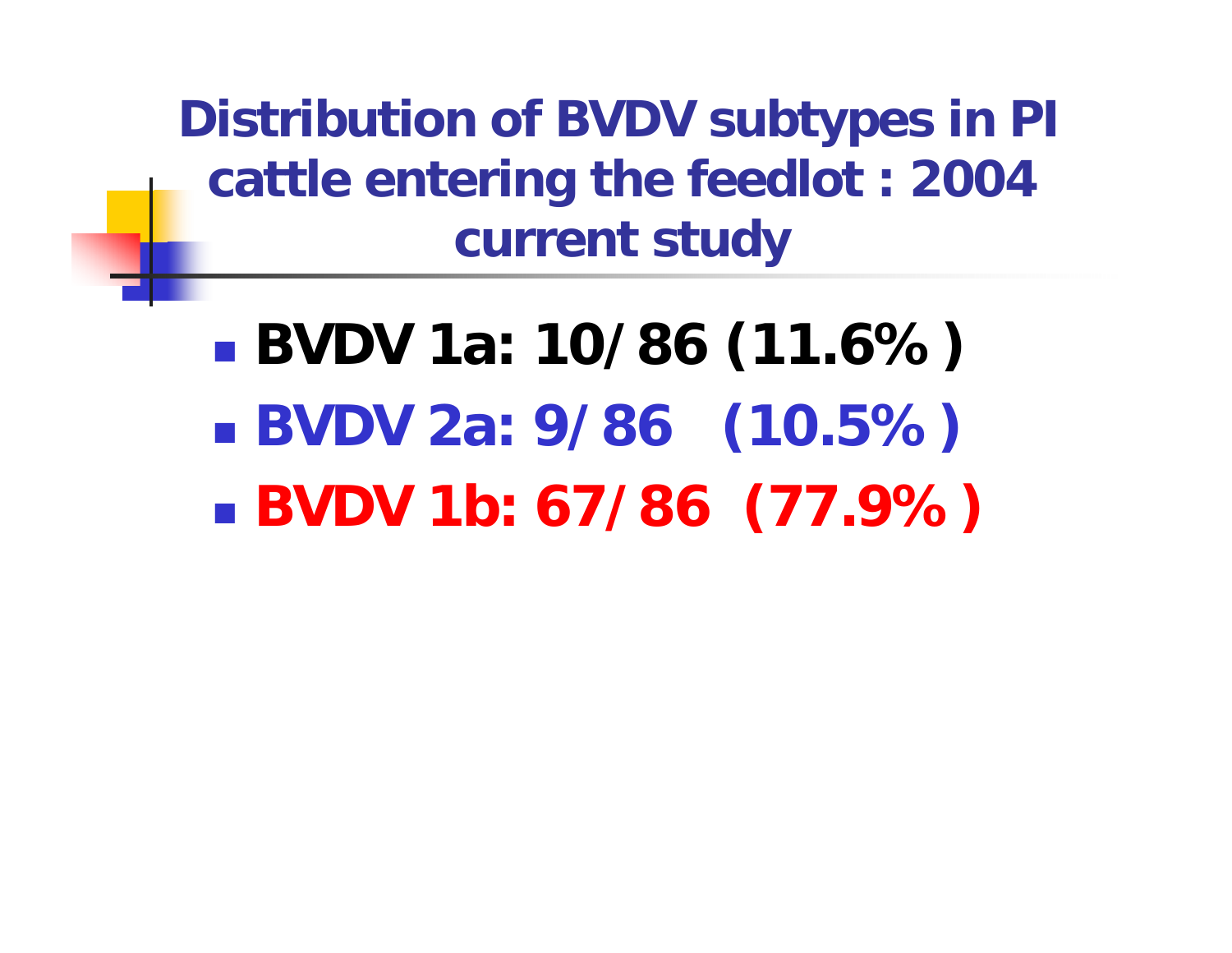**Distribution of BVDV subtypes in PI cattle entering the feedlot : 2005-2006 follow up to current study**

**Kansas feedlot BVDV 2a: 10/78(12.8%) BVDV 1a: 8/78 (10.3%) BVDV 1b: 60/78 (76.9%) Clayton NMSU study BVDV 1a: 3/17 (17.6%) BVDV 1b: 14/17 (82.4%)**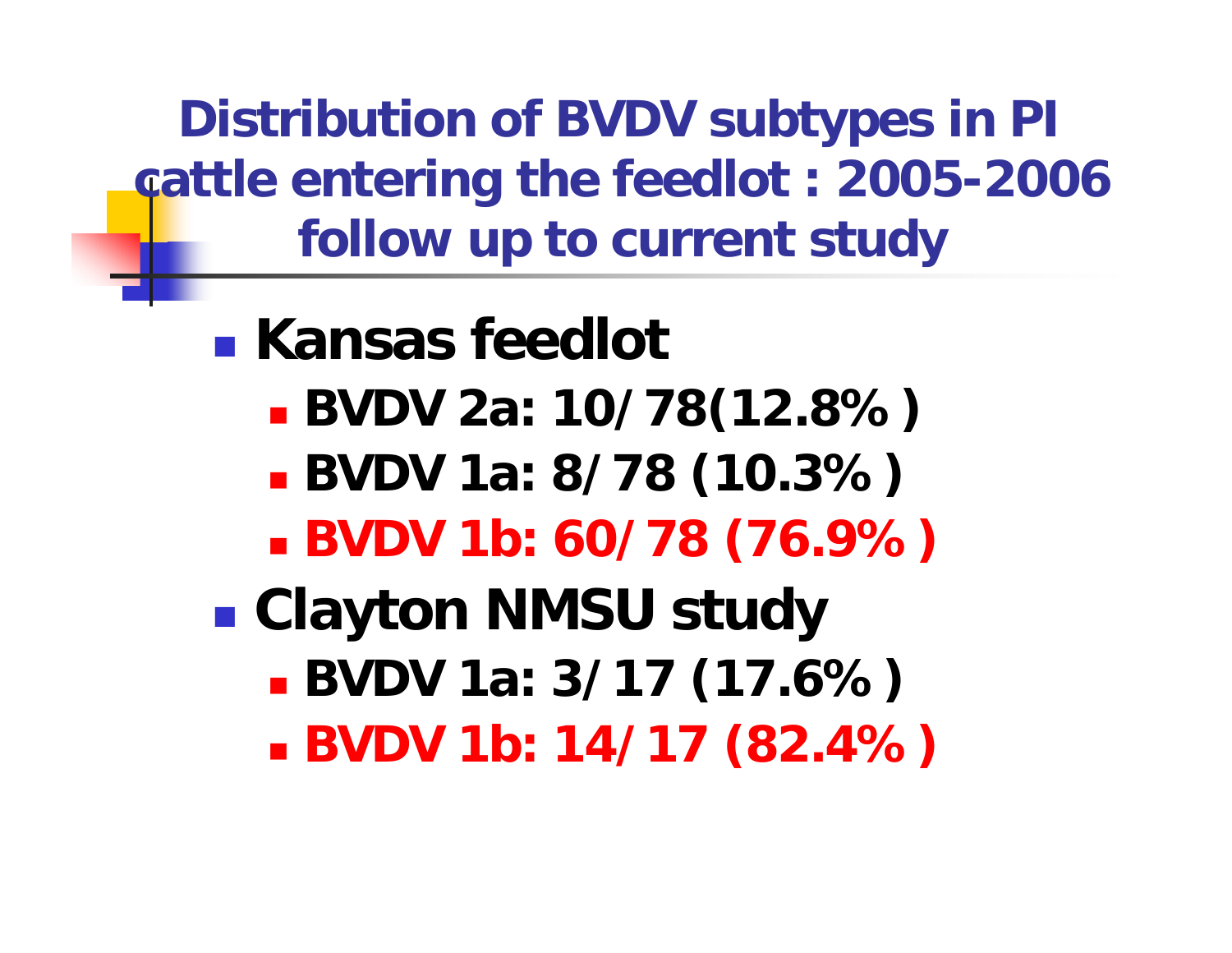### **Order buyer location and PI pens**

| <b>State</b>       | No.    | PI                      | %PI   | PI pens | PI pen rate |
|--------------------|--------|-------------------------|-------|---------|-------------|
| <b>Arkansas</b>    | 403    | 8                       | 2.0%  | 3/4     | 75.0%       |
| <b>N.Carolina</b>  | 851    | 4                       | 0.47% | 4/11    | 36.4%       |
| <b>Florida</b>     | 1930   | $\mathbf{3}$            | 0.16% | 3/18    | 16.7%       |
| <b>Kentucky</b>    | 415    | 1                       | 0.24% | 1/4     | 25.0%       |
| <b>Missouri</b>    | 1323   | $\overline{2}$          | 0.15% | 2/15    | 13.3%       |
| <b>Mississippi</b> | 756    | 1                       | 0.13% | 1/8     | 12.5%       |
| <b>Oklahoma</b>    | 8184   | 42                      | 0.51% | 36/88   | 40.9%       |
| <b>Tennessee</b>   | 1227   | $\overline{\mathbf{7}}$ | 0.57% | 7/14    | 50.0%       |
| <b>Texas</b>       | 5691   | 15                      | 0.26% | 15/67   | 22.4%       |
| Virginia           | 963    | $\mathbf{3}$            | 0.31% | 2/11    | 18.2%       |
| Total              | 21,743 | 86                      | 0.40% | 74/240  | 30.8%       |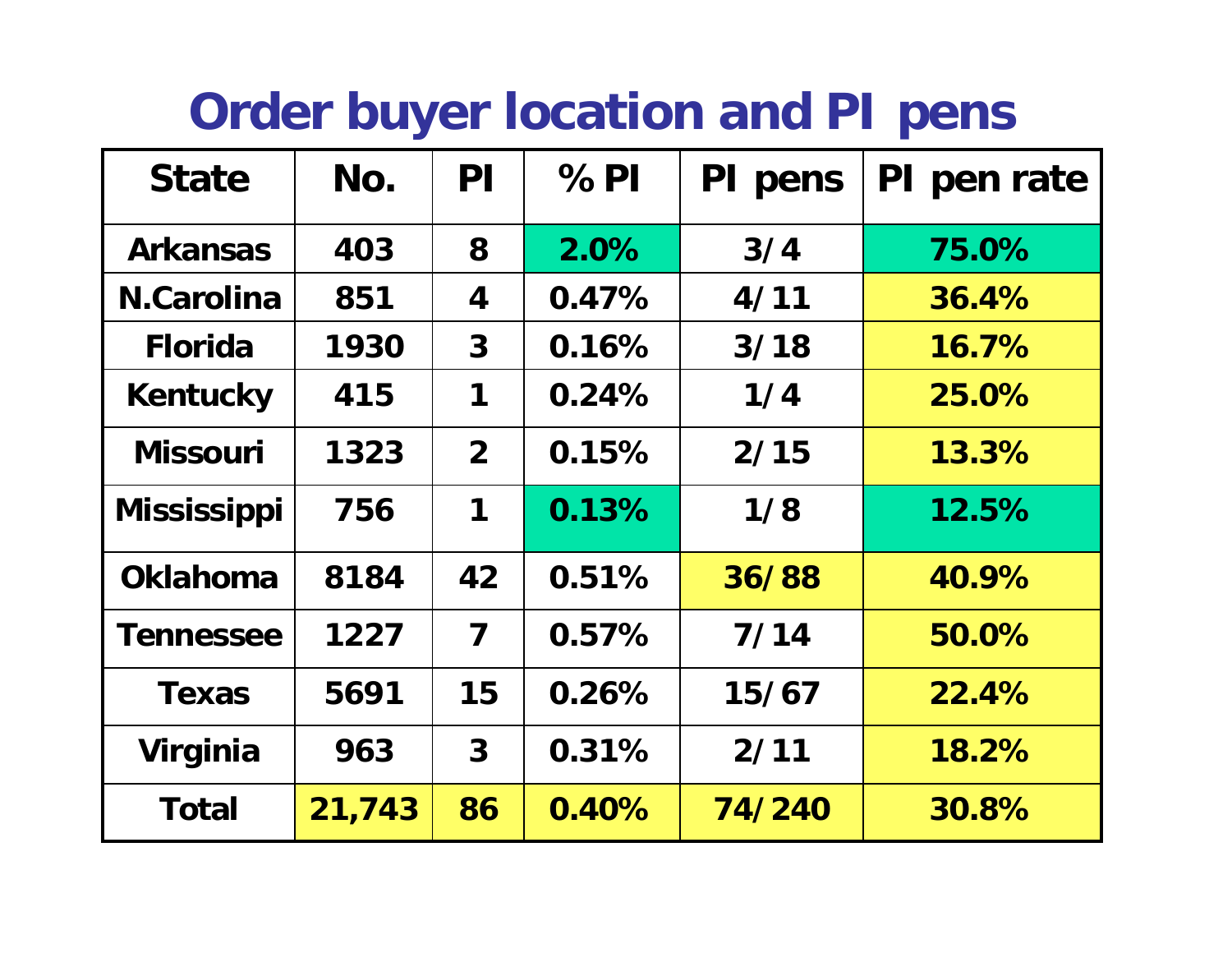### **Individual order buyer: PI**

| <b>Buyer</b>            | <b>State</b> | No.  | PI                      | %PI   | PI pens     | PI pen rate |
|-------------------------|--------------|------|-------------------------|-------|-------------|-------------|
|                         |              |      |                         |       |             |             |
| 1                       | FL.          | 1604 | 2 <sup>1</sup>          | 0.12% | 2/15        | 13.3%       |
| $\overline{2}$          | <b>FL</b>    | 326  | 1                       | 0.31% | 1/3         | 33.3%       |
| $\mathbf{3}$            | <b>TN</b>    | 1227 | $\overline{\mathbf{7}}$ | 0.57% | 7/14        | 50.0%       |
| $\overline{\mathbf{4}}$ | <b>NC</b>    | 850  | 4                       | 0.47% | 4/11        | 36.4%       |
| 5                       | <b>VA</b>    | 277  | 2 <sup>1</sup>          | 0.72% | 1/3         | 33.3%       |
| 6                       | <b>VA</b>    | 686  | 1                       | 0.15% | 1/8         | 12.5%       |
| $\overline{\mathbf{7}}$ | <b>KY</b>    | 314  | $\mathbf 0$             | 0.00% | $\mathbf 0$ | $0.00\%$    |
| 8                       | <b>KY</b>    | 102  | 1                       | 0.98% | 1/1         | 100.0%      |
| 9                       | <b>MS</b>    | 756  | 1                       | 0.13% | 1/8         | 12.5%       |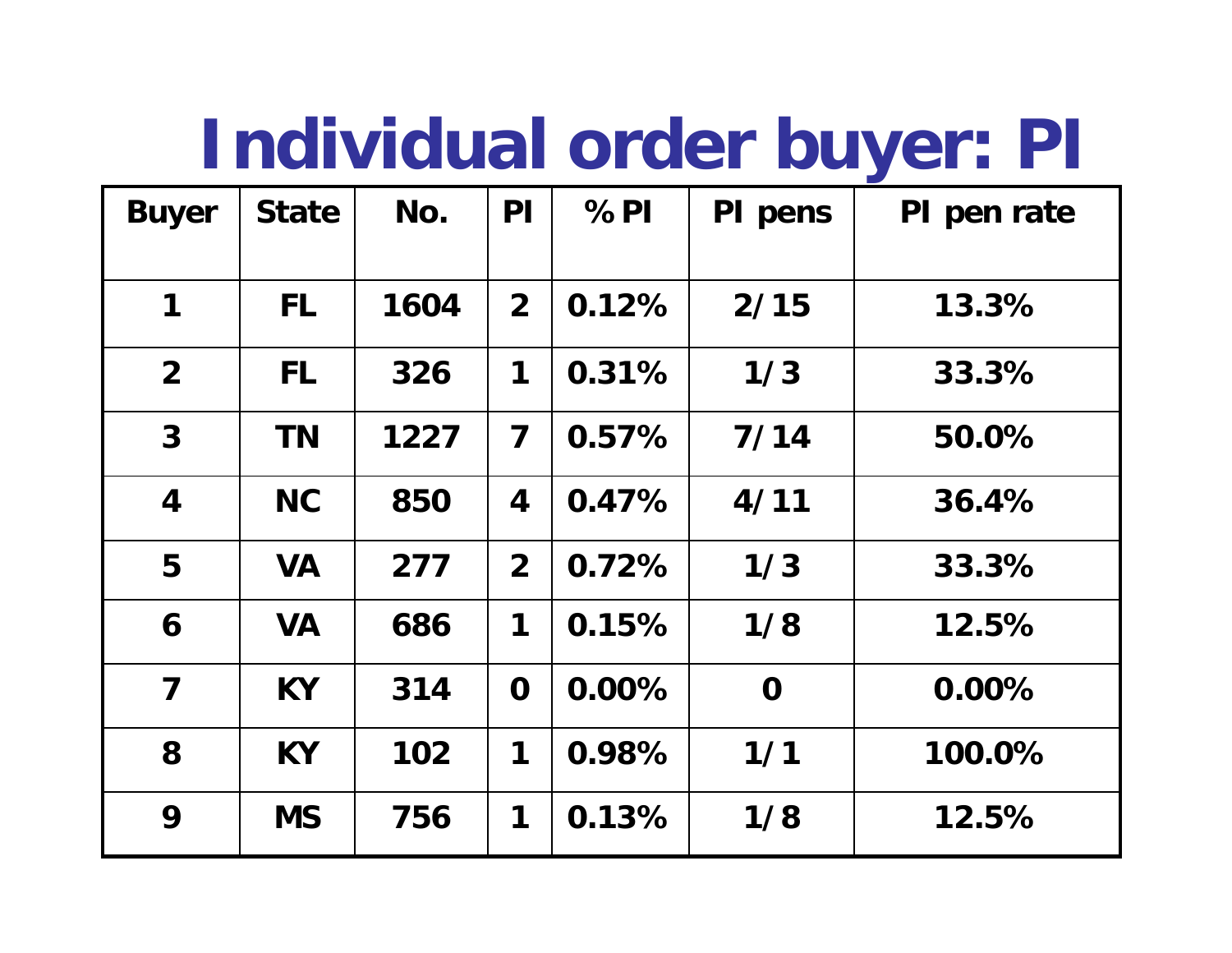### **Individual order buyer: PI**

| <b>Buyer</b> | <b>State</b> | No.  | PI             | %PI      | PI pens | PI pen rate |
|--------------|--------------|------|----------------|----------|---------|-------------|
| 10           | <b>MO</b>    | 1323 | 2 <sup>1</sup> | 0.15%    | 2/15    | 13.3%       |
| 11           | <b>Ark</b>   | 403  | 8              | 2.0%     | 3/4     | 75.0%       |
| 12           | <b>TEX</b>   | 3698 | 12             | $0.33\%$ | 12/45   | 26.7%       |
| 13           | <b>TEX</b>   | 1575 | 1              | 0.06%    | 1/17    | 5.9%        |
| 14           | <b>TEX</b>   | 427  | 2 <sup>1</sup> | 0.47%    | 2/5     | 40.0%       |
| 15           | OK.          | 7480 | 38             | 0.51%    | 32/80   | 40.0%       |
| 16           | OK.          | 221  | 1              | 0.45%    | 1/2     | 50.0%       |
| 17           | OK.          | 100  | 1              | 1.0%     | 1/1     | 100.0%      |
| 18           | <b>OK</b>    | 383  | 2 <sup>1</sup> | 0.52%    | 2/5     | 40.0%       |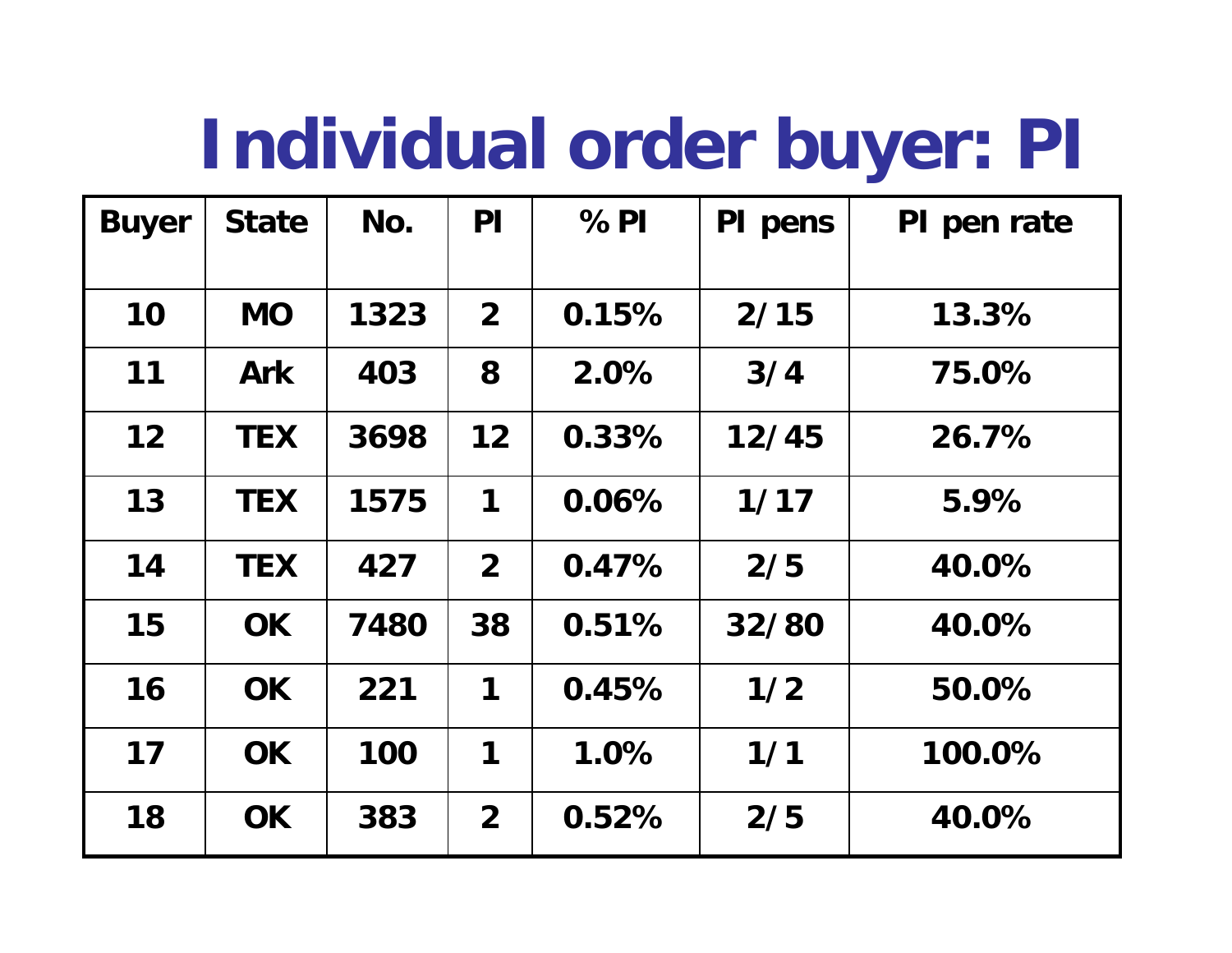### **Viral Titers in Serums and Nasal Swabs from PI Calves**

| Calf no. | <b>Sample</b> | Viral titer/ml      |
|----------|---------------|---------------------|
| 4276     | serum         | $4 \times 10^{4}$   |
|          | nasal swab    | $1.4 \times 10^{4}$ |
| 4061     | serum         | $2.2 \times 10^{4}$ |
|          | nasal swab    | $4.5 \times 10^{3}$ |
| 13984    | serum         | $2.2 \times 10^{4}$ |
|          | nasal swab    | $4.5 \times 10^{4}$ |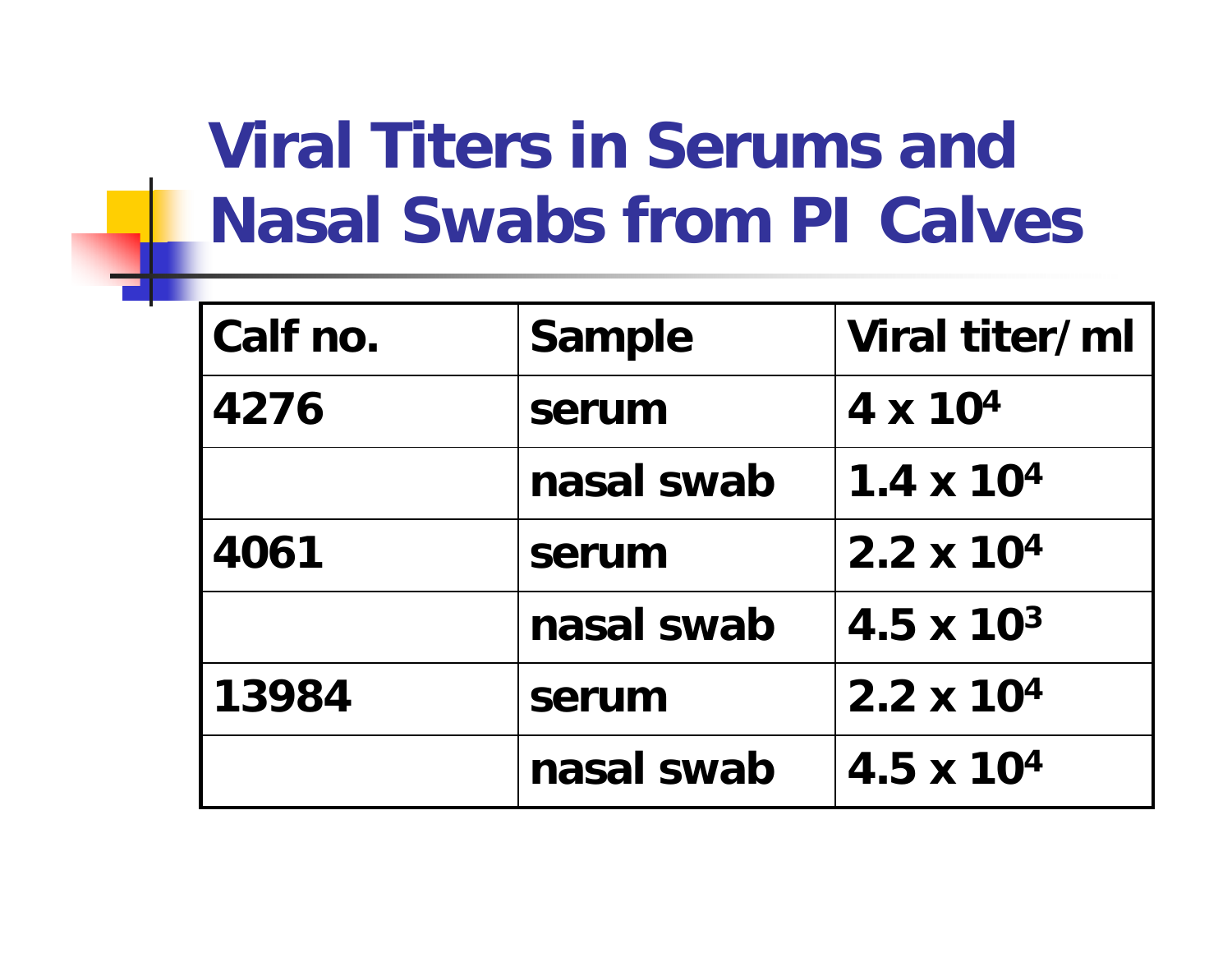10

**BVDV IHC In PI calf Respiratory Tract**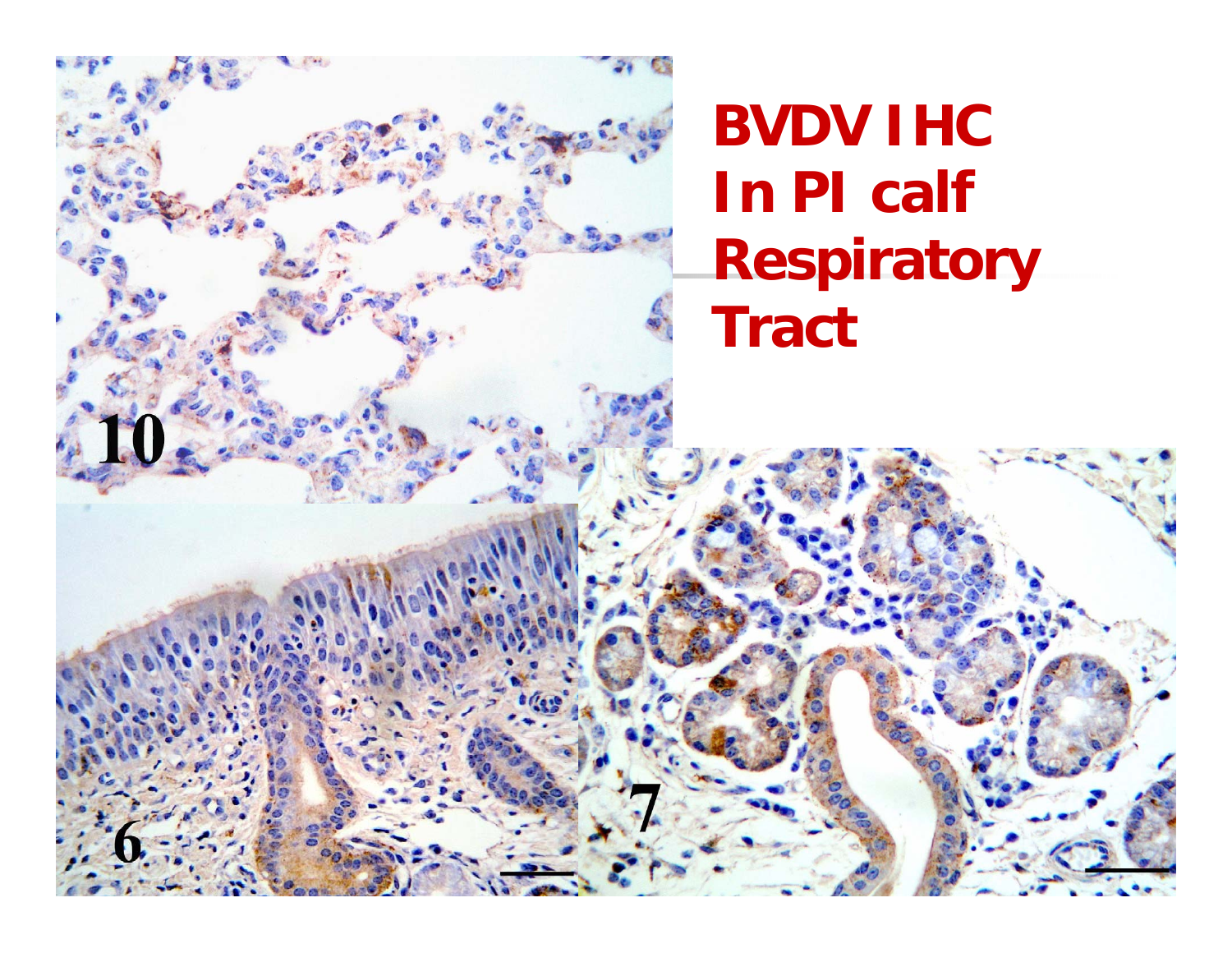# **Diagnostic Tests for BVDV**

- $\mathbb{R}^n$ **IHC on ear notches : formalin notch**
- **Antigen capture ELISA (ACE): PBS fresh notch**
- **ACE on serum**
- **PCR on serum**
- $\mathbb{R}^n$ **PCR on fresh notch in PBS**
- **PCR on whole blood**
- **Viral isolaton (VI) on serum/whole blood**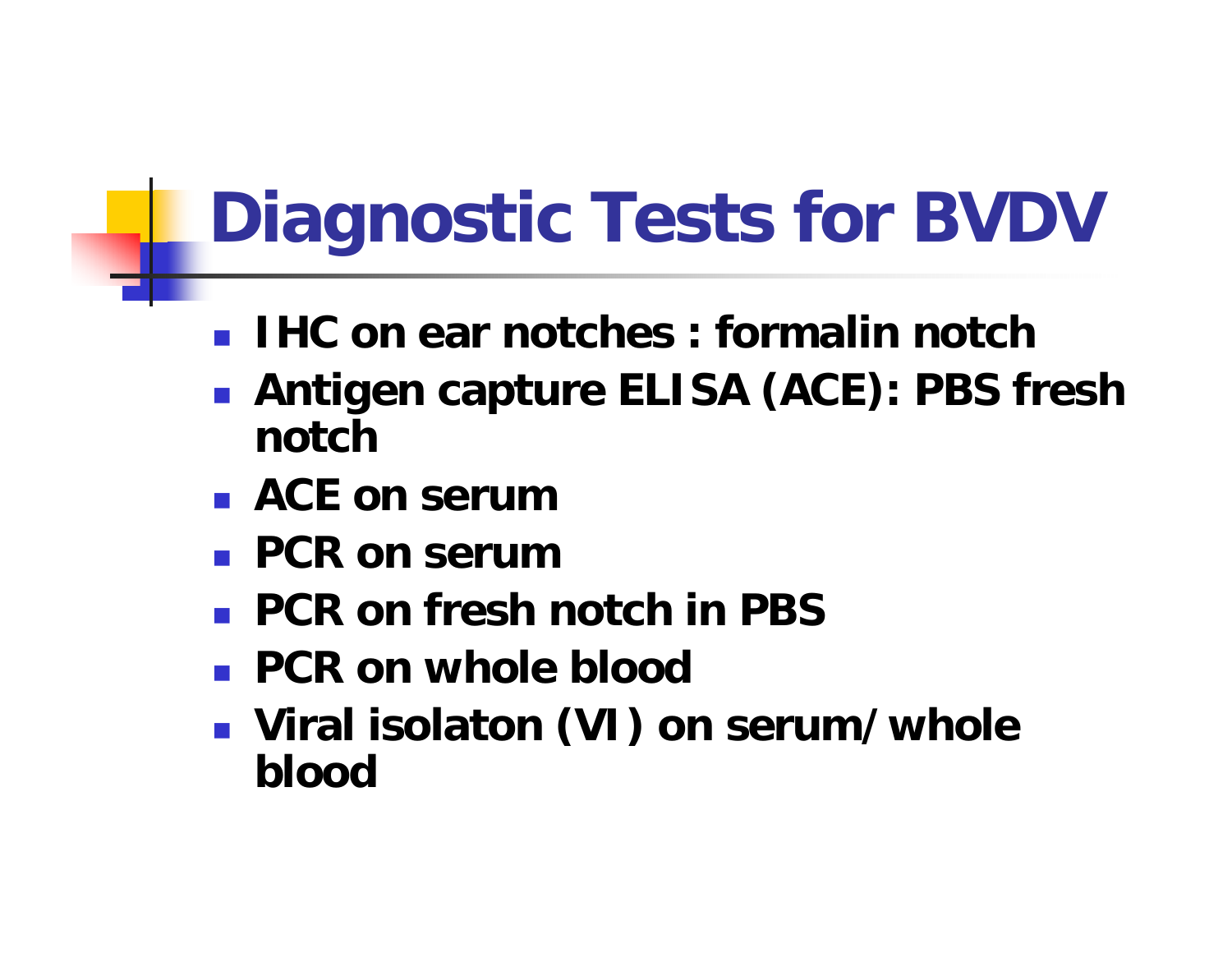## **Diagnostic Tests for BVDV**

- $\mathbb{R}^n$ **IHC on ear notches : formalin**
- **Antigen capture ELISA (ACE): PBS notch**
- **These two tests less likely to get positive result with acute infection or MLV vaccination**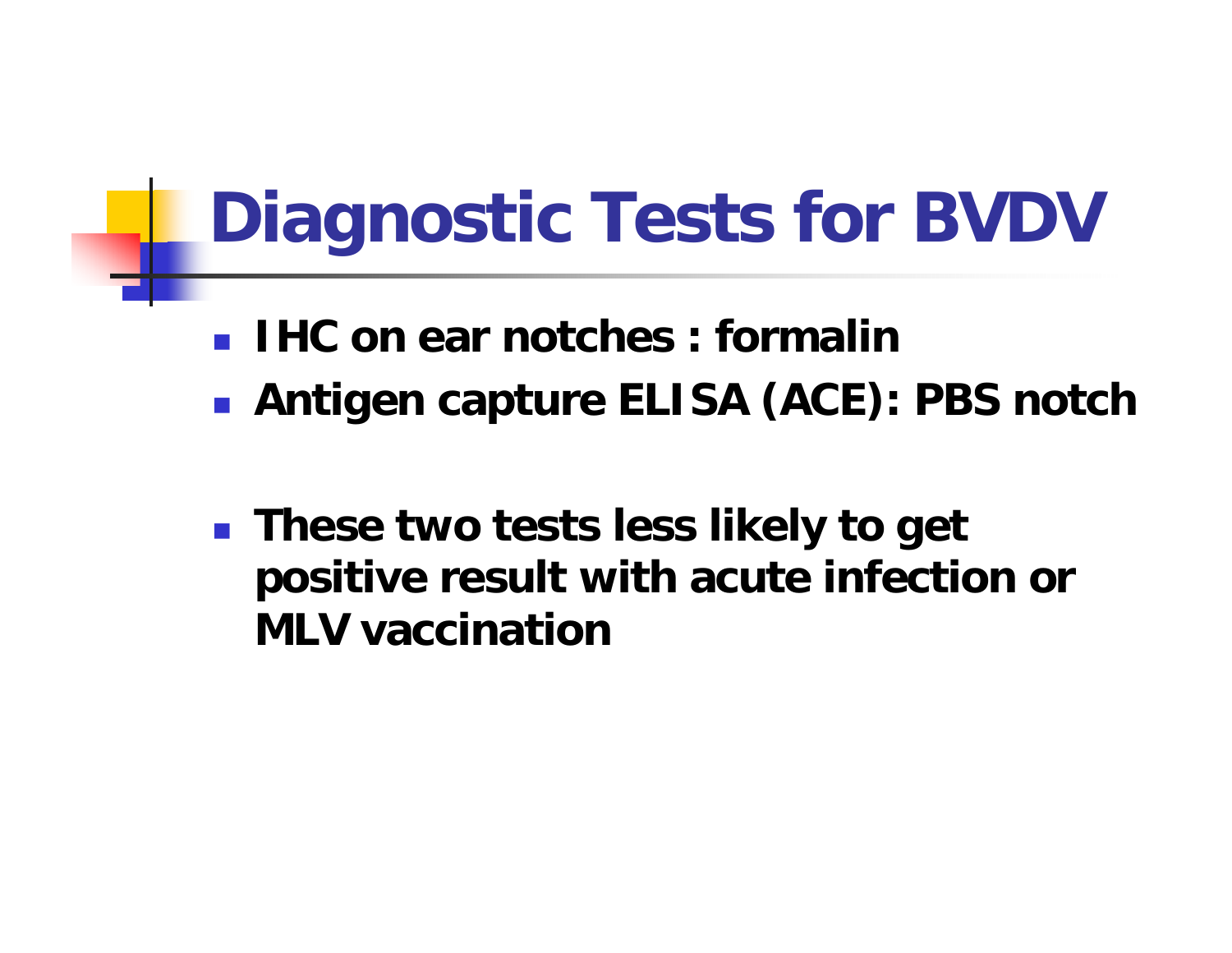**Diagnostic Tests for BVDV detection for feedlot ,stocker, and breeding herd**

- **Antigen capture ELISA (ACE): PBS notch**
	- **Isolate and Retest calf**
	- **Potential false positive for PI status**
		- **OD readings positive but very close to positive should be retested**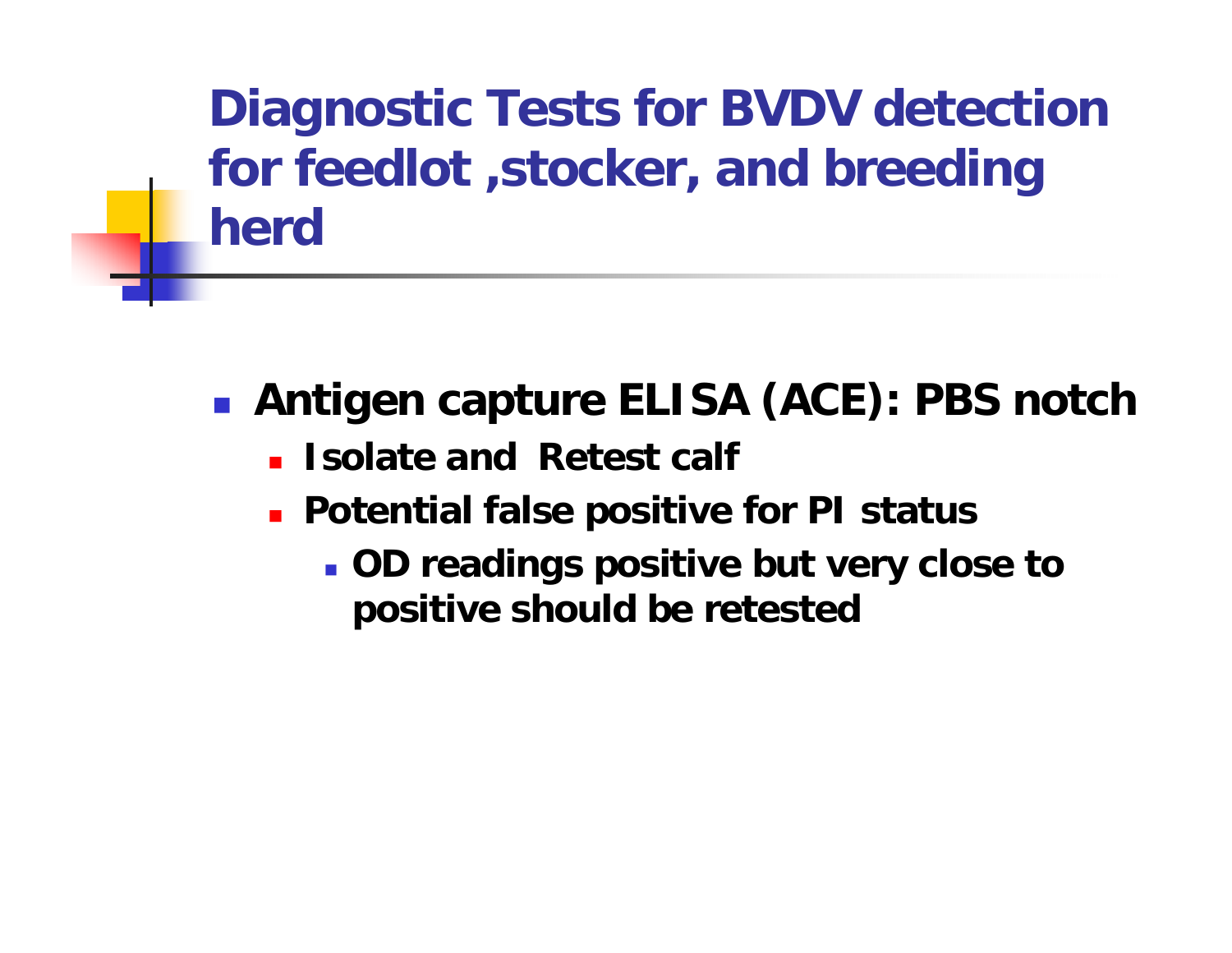**Diagnostic Tests for BVDV detection**

- $\mathbb{R}^n$ **ACE on serum**
- **PCR on serum**
- **PCR on whole blood**
- **Viral isolaton (VI) on serum/whole blood**
- **These tests could/will give positive result for some acute infections or MLV vaccinates**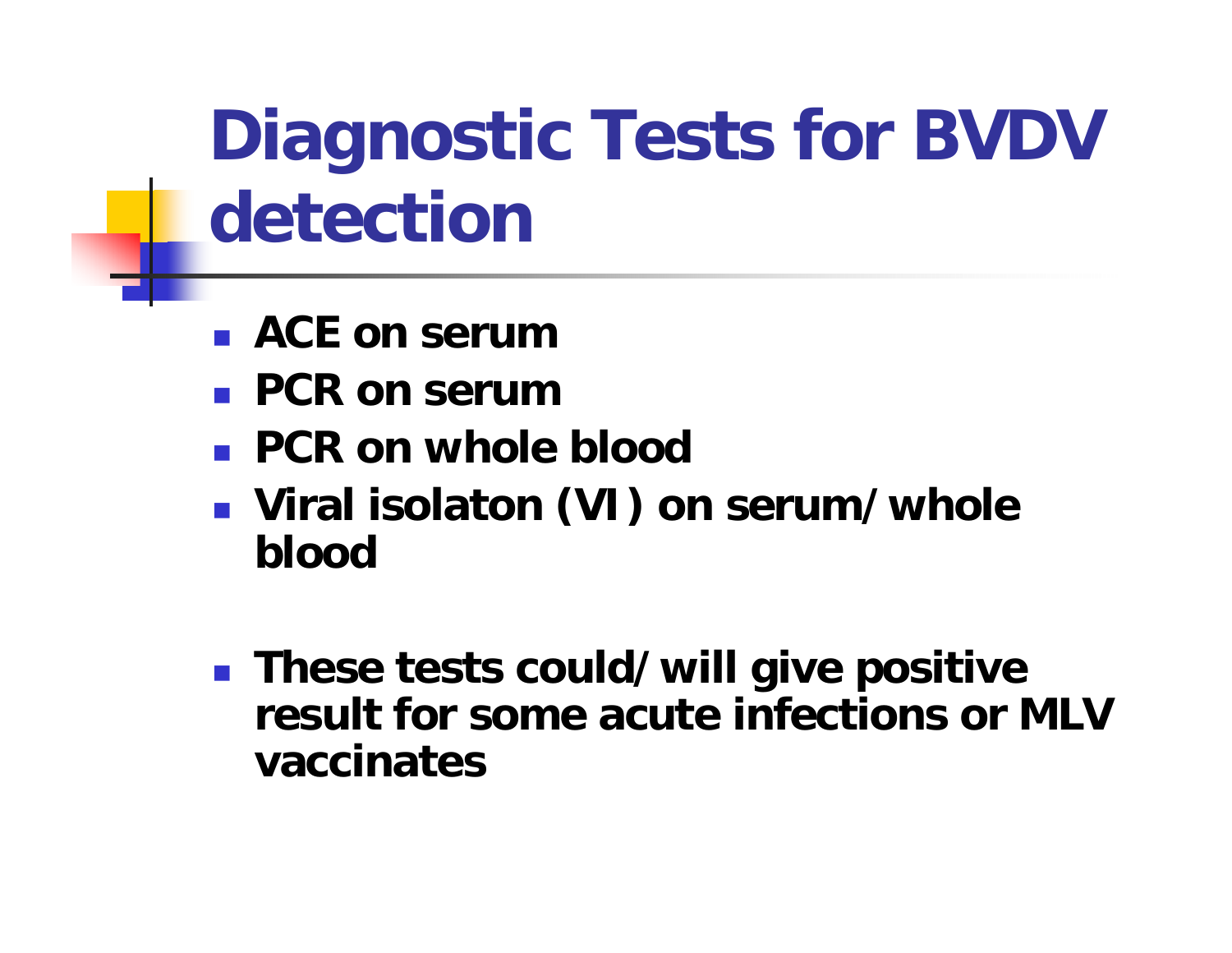### **OSU Experiences with Tests**

#### Ξ **ACE on PBS notches**

- **PI positives (with confirming tests; IHC and VI) have stayed positive on repeated tests**
- **Have not found ACE + notch in acute infections**
- **Occasional ACE PBS notch + will be IHC negative: False positive, thus repeat**
- **PCR on Ear notches**
	- **Some PI calves: PCR negative in fresh notches**
	- П **Acutely infected BVDV calves can be PCR postive in serum**
	- П **Dilutions of 1:2, 1:5, and 1:10 of one positive in PBS**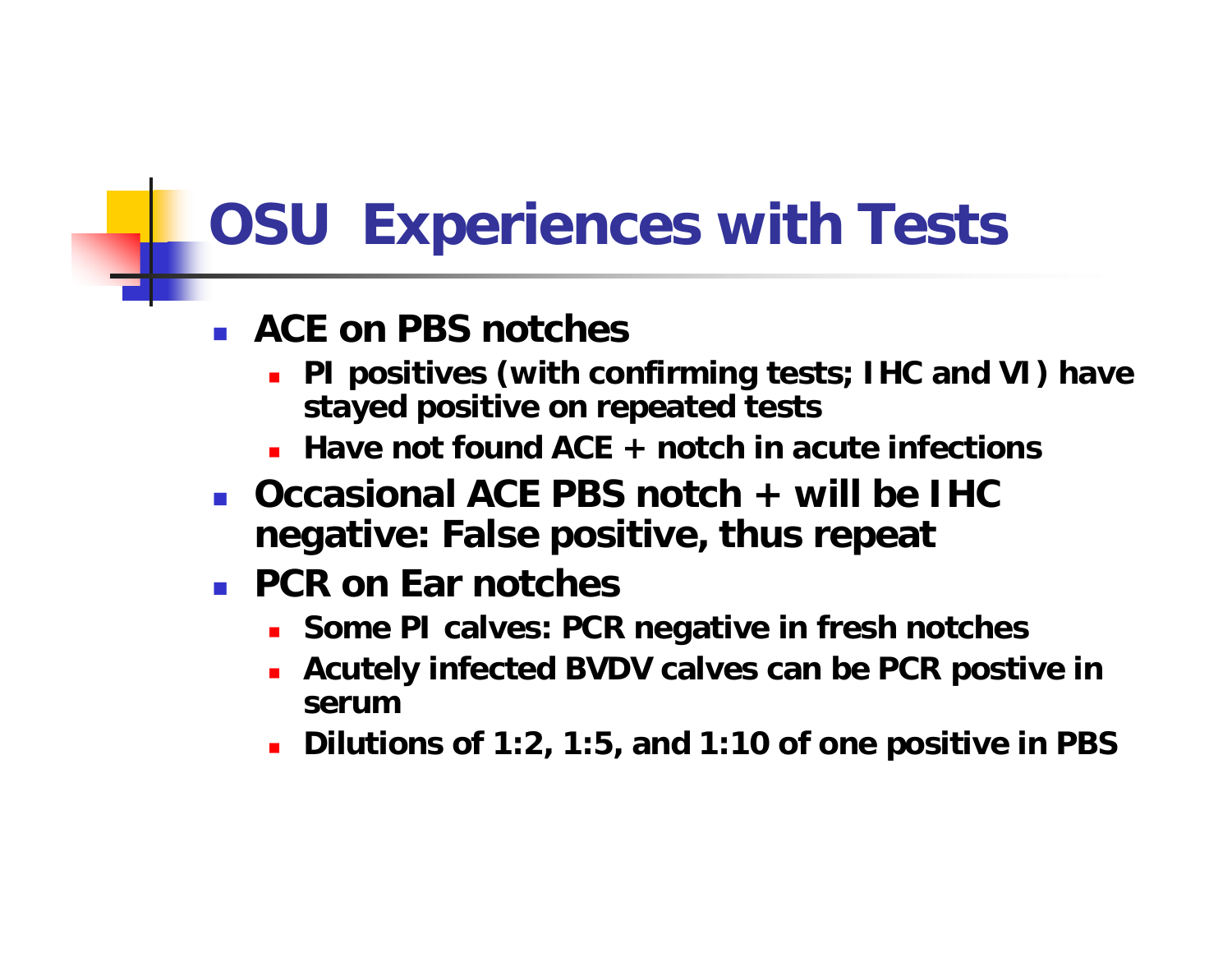### **Current and future projects for BVDV testing**

- **Evaluation of management options for BVDV test positive cattle: stockers and feedlots**
- **Examination of additional tests**
- **Evaluation of BVDV vaccine responses to cattle exposed to PI cattle**
- **Focusing on breeding herd testing as goal**
- Stressing animal ID to assist breeding herd decisions/biosecurity/vaccinations